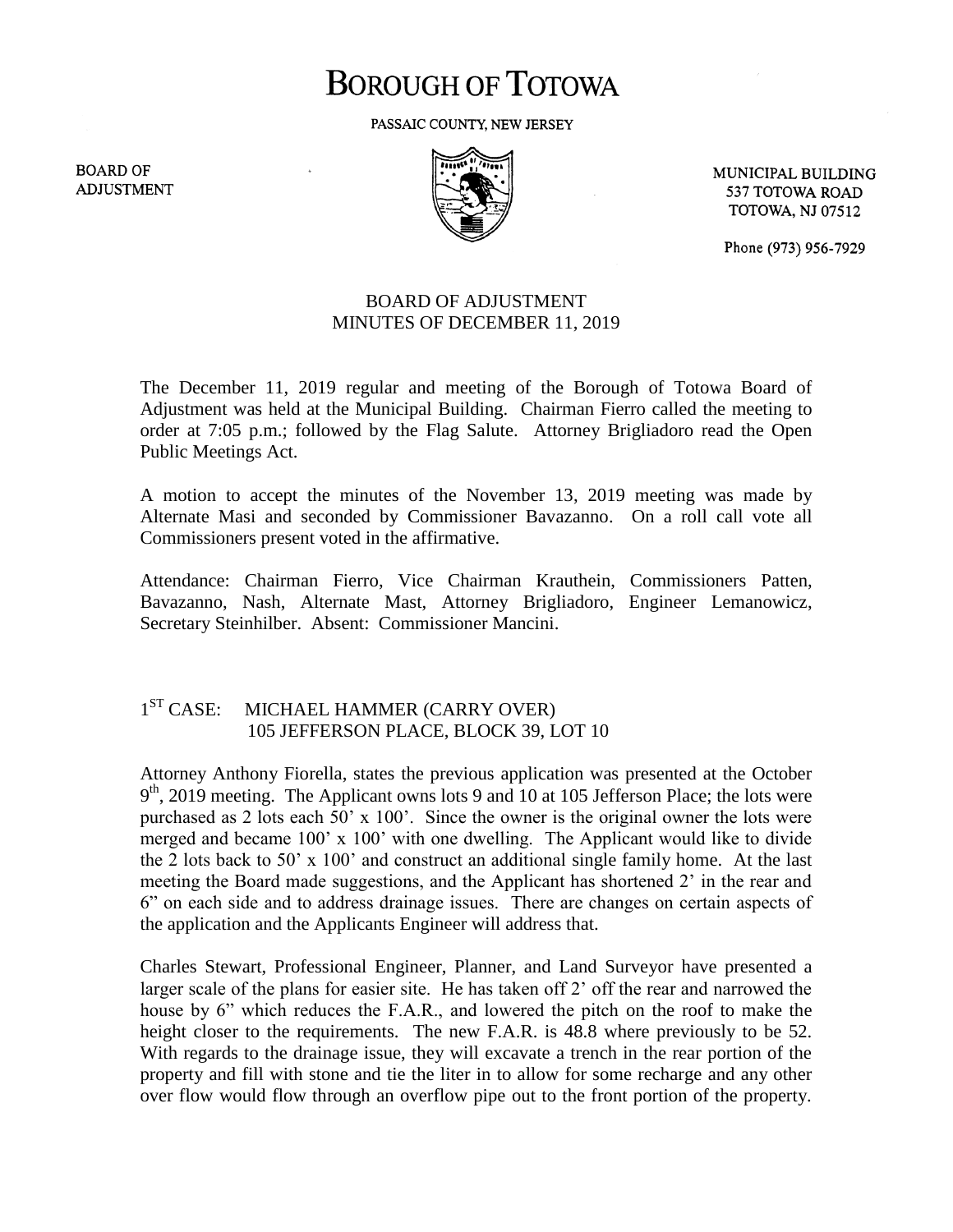The increase in impervious will compensate for the increase in run off for the new addition. Mr. Stewart addresses Engineer Lemanowitz's report dated December 5, 2019.

Item 2-Request the applicant submit a signed and sealed copy of the boundary and topography survey

Item 4-Applicant agrees to eliminate encroachment on lot 10

Item 6-Applicant certifies to condition of approval for elevation of 134.00, where the actual is 133.95

Item 7-Applicant will comply with calculations of the retaining wall structure on lot 9

Item 8-Applicant will replace the entire walk way as stipulated at the October 9, 2019 meeting.

Item 9-The tree will be taken down

Item 10-The infiltration trench was addressed

At this time the meeting is open to the public.

There is no public to be heard a motion was made by Commissioner Nash to close the public portion and seconded by Alternate Masi.

Applicant Michael Hammer, was sworn in by Attorney Brigliadoro, received a copy of the Boards Engineers report and will agree to all the amendments.

The public portion was re-opened.

There is no public to be heard a motion was made by Commissioner Bavazanno and seconded by Alternate Masi.

Attorney Brigliadoro summarizes the Application.

A motion was made by Commissioner Bavazanno to approve the application and seconded by Commissioner Nash. Application Approved 6-0 at 7:20 P.M.

## 2<sup>ND</sup> CASE: MILUN KONATAR 340 UNION BLVD, BLOCK 105, LOT 10

Attorney Raymond Redding explains this is an interior subdivision of existing building; there will be no change to the exterior or interior. The building consist of 2 floors, the  $1<sup>st</sup>$ floor has two commercial units one of which is rented the other is vacant, plus an additional space in the back that is separated by walls from the other commercial units. There is one variance needed for office space only and no additional tenants.

Milun Konatar, was sworn in by Attorney Brigliadoro, Mr. Konatar if the applicant. There is a rough sketch that depicts how the building is set up. The Applicant would like to use the back unit as an office and everything else will stay exactly the way it is now. The Applicant is not looking to fill that space at this time with a tenant. There are 7 parking spaces and parking on the street in front if the building. Chairman Fierro asked